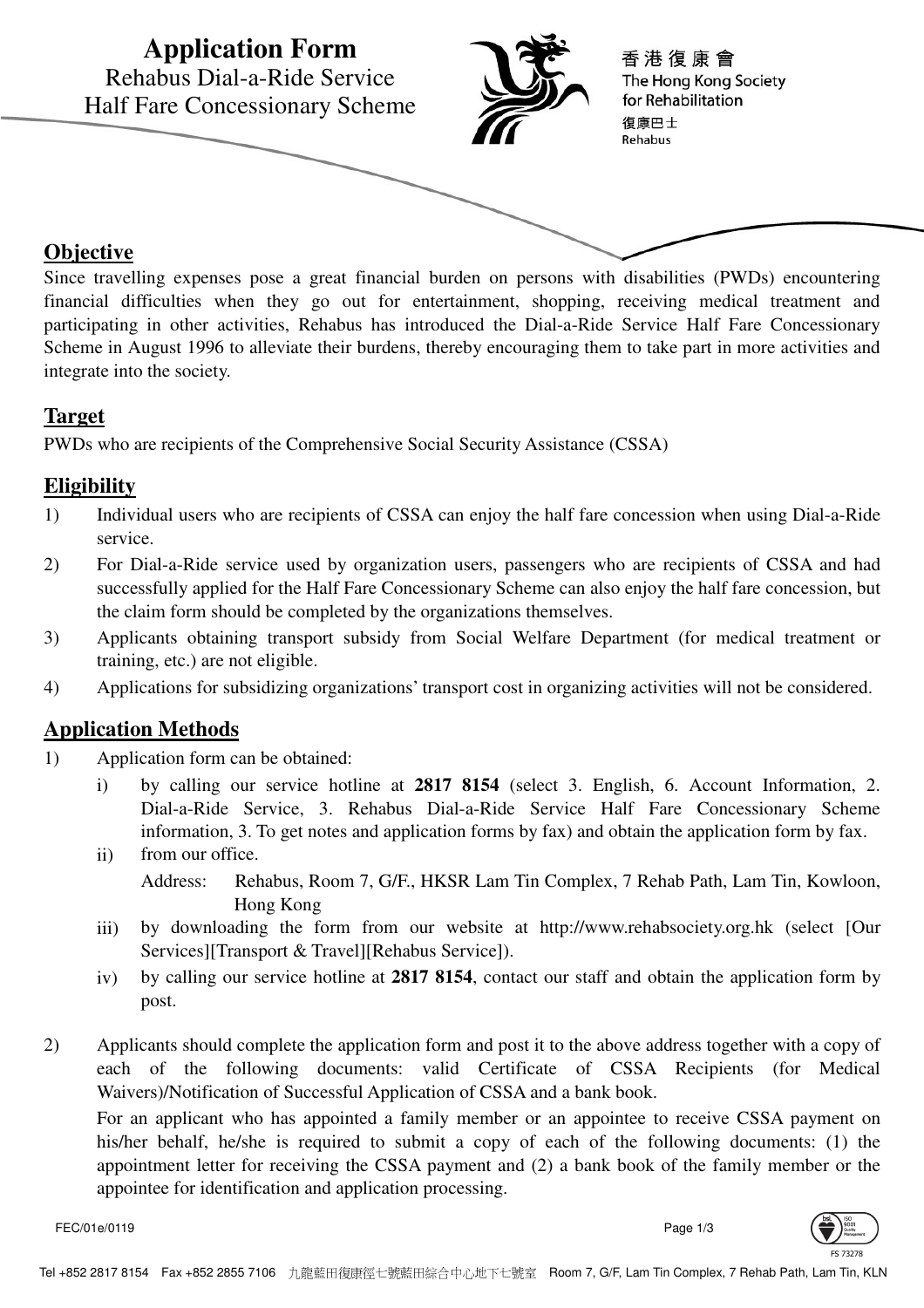# **Validity Period of Half Fare Concession**

1) For application forms received on or before the  $15<sup>th</sup>$  day of each month, once approved, the half fare concession will be started from the 1st day of the following month. For application forms received after the 15th day of each month, the starting date of the concession would then be deferred to the 1st day of the month after next month.

For example: If an application form was received on 15 January 1997, once it was approved, the applicant could enjoy the concession starting from 1 February 1997.

> If an application form was received on 16 January 1997, once it was approved, the applicant could enjoy the concession starting from 1 March 1997.

Successful applicants will be notified during the month in which the concession becomes effective.

2) The validity period of the half fare concession depends on the expiry date of the Certificate of CSSA Recipients (for Medical Waivers)/Notification of Successful Application of CSSA. The half fare concession will be terminated when such certificate/notification expires. Holders of the certificate/notification are required to send us a copy of the new certificate/notification issued by the Social Welfare Department at least two weeks before the expiry date of the old certificate/notification so as to renew the half fare concession, otherwise such holders will be considered as withdrawn from the Scheme.

### **Reimbursement Procedure**

 $\blacktriangleright$ Individual

- 1) The beneficiary should first pay the fares in full by cash or Octopus, and our driver will issue an official receipt in return.
- 2) The beneficiary should keep the official receipt with the Kilometer Record Sheet given by our driver properly.
- 3) The monthly rehabus usage information document will be sent to the beneficiary in the middle of the following month (for individual users, the Dial-a-Ride Service Half Fare Concessionary Scheme (Form A) will be sent at the same time).
- 4) The beneficiary should refer to the rehabus usage information document and fill in the items to be claimed on the claim form, and return it to us before the designated date. (Only one claim form will be accepted for each rehabus usage information document.)
- 5) If the information document shows more than one name of the applicant who can enjoy such concession, they should fill in the same claim form.
- 6) One half of the fares will be deposited into the personal bank account of the beneficiary after our verification. The receipt will be sent to the beneficiary (the reimbursed amount (being one half of the fares) should be determined by using our calculation method).

### **>**Organization

Organizations should first pay the fares in full by cash, Octopus or on monthly credit and then complete the **Dial-a-Ride Service Half Fare Concessionary Scheme (Form B)**. Other procedures are the same as that for individual users. The claim form should be submitted within 3 months from the issue date of the invoice. Late submission will not be considered.

### **Inaccurate and False Information**

Rehabus reserves the right to check with the Social Welfare Department when there is any doubt about the information provided. If the information is found inaccurate and false, the concession will be terminated and no further application from that user will be accepted.

As all information provided will be submitted to the Transport Department and other audit departments for auditing and examination purposes, any false declaration will also be investigated and followed up by the relevant government departments.

If you have any enquiries about the Scheme, please contact our Administration Department staff, Ms. Chan, at 2817-8154 (Select 3. English, 6. Account Information, 2. Dial-a-Ride Service, 3. Rehabus Dial-a-Ride Service Half Fare Concessionary Scheme information, 1. New application).

\*\* Copies of this application form can be made for distribution to any PWDs who are recipients of CSSA when necessary.

FEC/01e/0119 Page 2/3



FS 73278